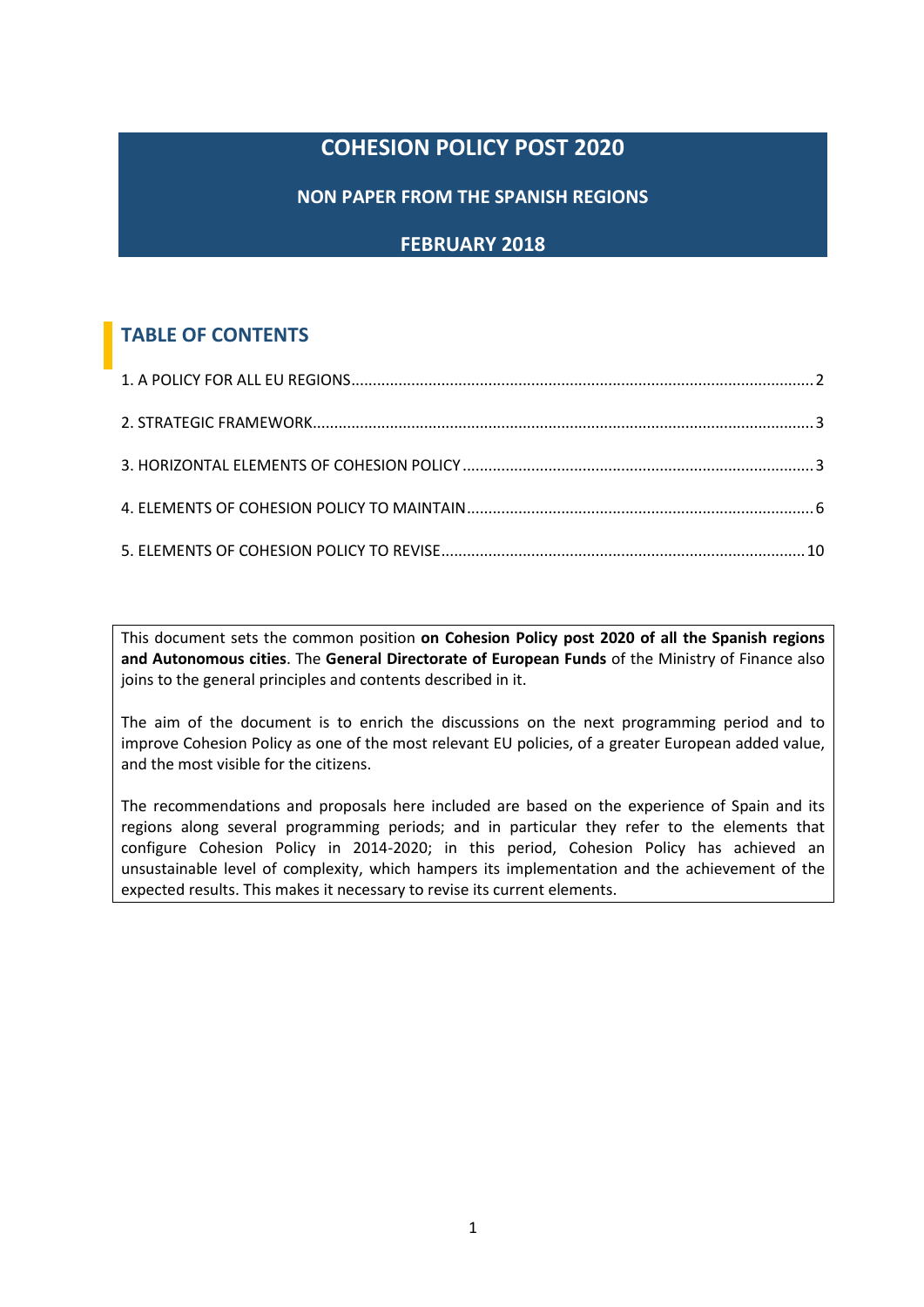

# <span id="page-1-0"></span>**1. A POLICY FOR ALL EU REGIONS**

Cohesion Policy has been traditionally one of the main pillars of the European Union, aiming at promoting convergence among regions. It also plays a key role in the global competitiveness of the European territories. Cohesion Policy is rooted in the foundations of the European Union and constitutes a unique achievement of the EU. The main reasons for this are that Cohesion Policy:

- Represents the values of solidarity and economic, social and territorial cohesion.
- Contributes undoubtedly to the structural development of the territories.
- Is the main investment instrument of the EU.
- And is one of the most visible EU policy actions –and therefore closest to the citizens.

**Cohesion Policy** must continue to be the **main investment policy of the EU in the MFF post 2020;** it should **maintain its investment level** and **continue to benefit all regions**, aiming at reducing economic, social and territorial disparities in the EU.

Cohesion Policy contributes to **deliver public goods of a European dimension**, such as: transport infrastructures, energy and telecommunication networks; it supports the internal market and the stability of the EMU. Furthermore, as set in the report of the Commission to the European Parliament, the Economic and Social Committee and the Committee of the Regions (October 9<sup>th</sup> 2017), the public investment has not yet fully recovered; unemployment rates are still at higher levels than before the crisis; and although some regions grow rapidly, others lose population. Therefore, Cohesion Policy is still a key policy for Europe, although its thematic priorities and implementation mechanisms should be revised.

For this reason, the future Cohesion Policy must **reinforce its objectives** of: economic, social and territorial cohesion and reduction of disparities among regions, as set in article 174 of the Treaty.

The Union is facing numerous challenges, including the definition of its own future. In the last years, new priorities have emerged that need to be addressed, such as defence and security, migrations or growth and jobs, still weak after the recent crisis.

Therefore, the financial allocations of Cohesion Policy should not be sacrificed in face of the foreseeable complexity of the next negotiations. Given the challenges that economic, social and territorial cohesion face in Europe, it is essential **to at least maintain** the **financial allocation at its present level, and if possible, to increase them, not to endanger the progress achieved in regional and local development**. The implications of the BREXIT need to be taken into account, limiting its negative impact on Cohesion Policy allocations. In this way, Cohesion Policy will continue to be a counter-cyclical instrument, with the capacity to purse the Treaty's objectives in critical moments, like the ones experienced in recent years.

**The high** *"intrinsic"* **European added value of Cohesion Policy must be acknowledged.** Solidarity, convergence, enough resources, sound governance and flexibility should constitute the key elements of the Cohesion Policy post 2020, as well as its territorial approach.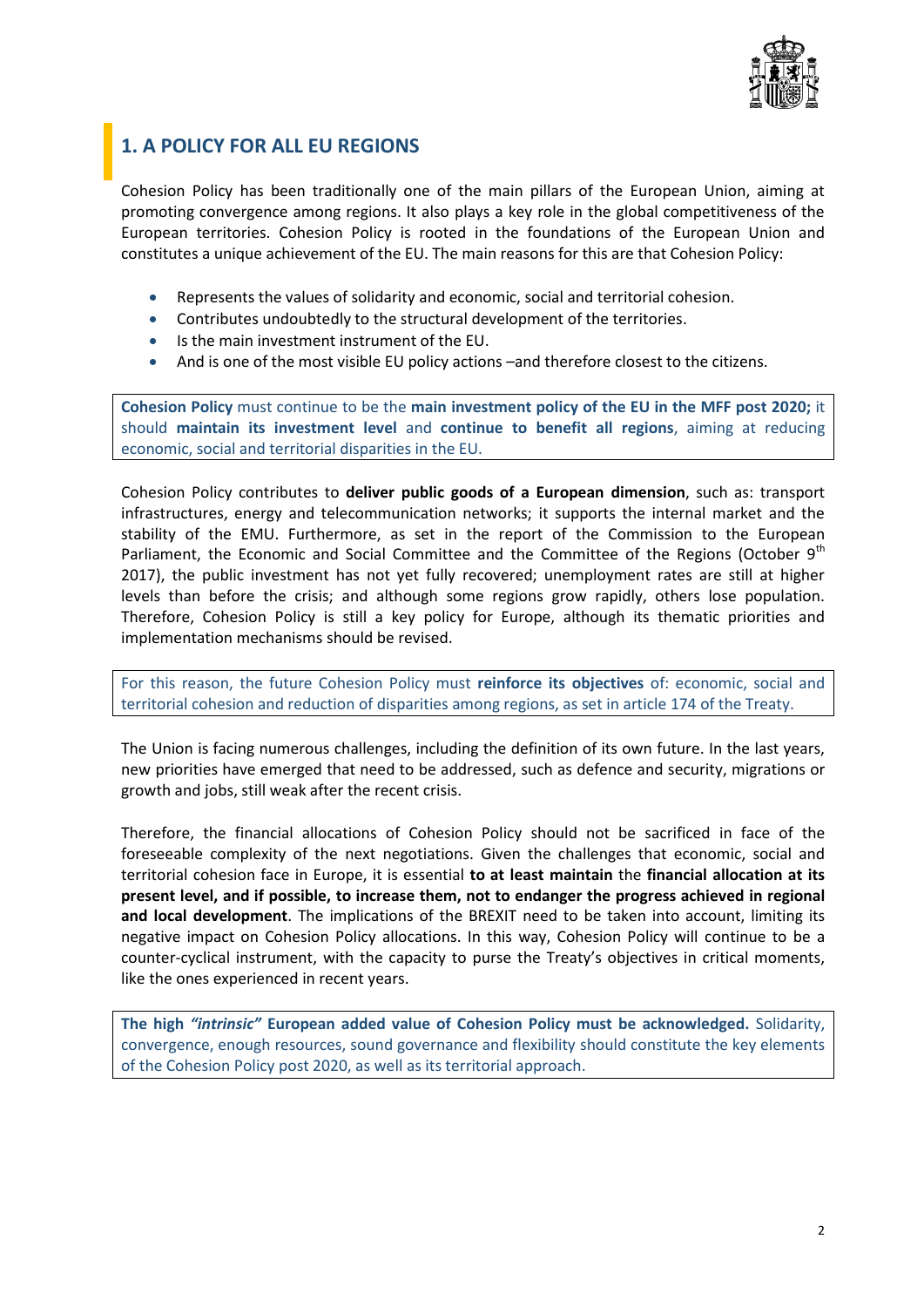

## <span id="page-2-0"></span>**2. STRATEGIC FRAMEWORK**

The **Europe 2020 Strategy**, successor of the Lisbon Strategy, defined the compromise of the EU to recover from the crisis, with new reinforced objectives and a clear link between growth policies and the financial stability of the Member States.

The EU 2020 was updated by the Commission in 2014-14, and we consider that it has been an adequate framework to promote growth and jobs. Therefore, we would recommend to develop a new strategy for the post 2020 period, defining the long term strategic framework.

The successor strategy of the EU2020 should represent the shared vision of all member States and regions, of the Union's priorities. For this reason, it should be developed in partnership with member States and regions, in particular, as regards its definition, scope, content, monitoring and implementation inside the European Semester.

This long term vision is crucial to ensure the stability of Cohesion Policy. Given that the challenges of Europe may change over the years, we risk transforming **Cohesion Policy in the** *"universal remedy"* for sectoral policies that are scarcely harmonised. For this reason, Cohesion Policy must not **lose sight of its original objective of reducing economic, social and territorial disparities;** and should focus on stable priorities in the long term. Furthermore, it should provide more flexibility so as the different Administrations may carry out the most urgent actions in their respective territories.

We consider that a **strategic framework successor of the EU2020 is needed.** It should reflect the common priorities for the Union and align the national and regional policies towards common objectives.

## <span id="page-2-1"></span>**3. HORIZONTAL ELEMENTS OF COHESION POLICY**

The achievement of the objectives of Cohesion Policy requires a new architecture for the next programming period. It should be based on an **integrated approach** and **more flexibility** to allow the different Administrations develop their programs and projects co-financed with the Funds, and the **improvement of governance at all levels.**

#### *Legal certainty and simplification*

An effective simplification of the regulations of all the elements of the MFF, so as to ensure **legal certainty** and **reasonable expectations** for the stakeholders.

The **implementation rules** must be **clearly defined** at the beginning of the programming period; they should not be applied **retroactively**; and will be approved **before the start** of the activities of the Managing Authority.

The **administrative burden** must be dramatically cut down, mainly in those cases in which it discriminates certain policies, based on the argument of a "more sound financial management".

In this regard, we consider that **there should be a single set of rules for all the ESI Funds**.

The **new orientations, guidelines and regulations should be really simplified**; this would ease its adoption without the delays occurred in previous periods. These documents should be drafted with a clear wording, be easily understandable and without leaving room to ambiguous interpretations;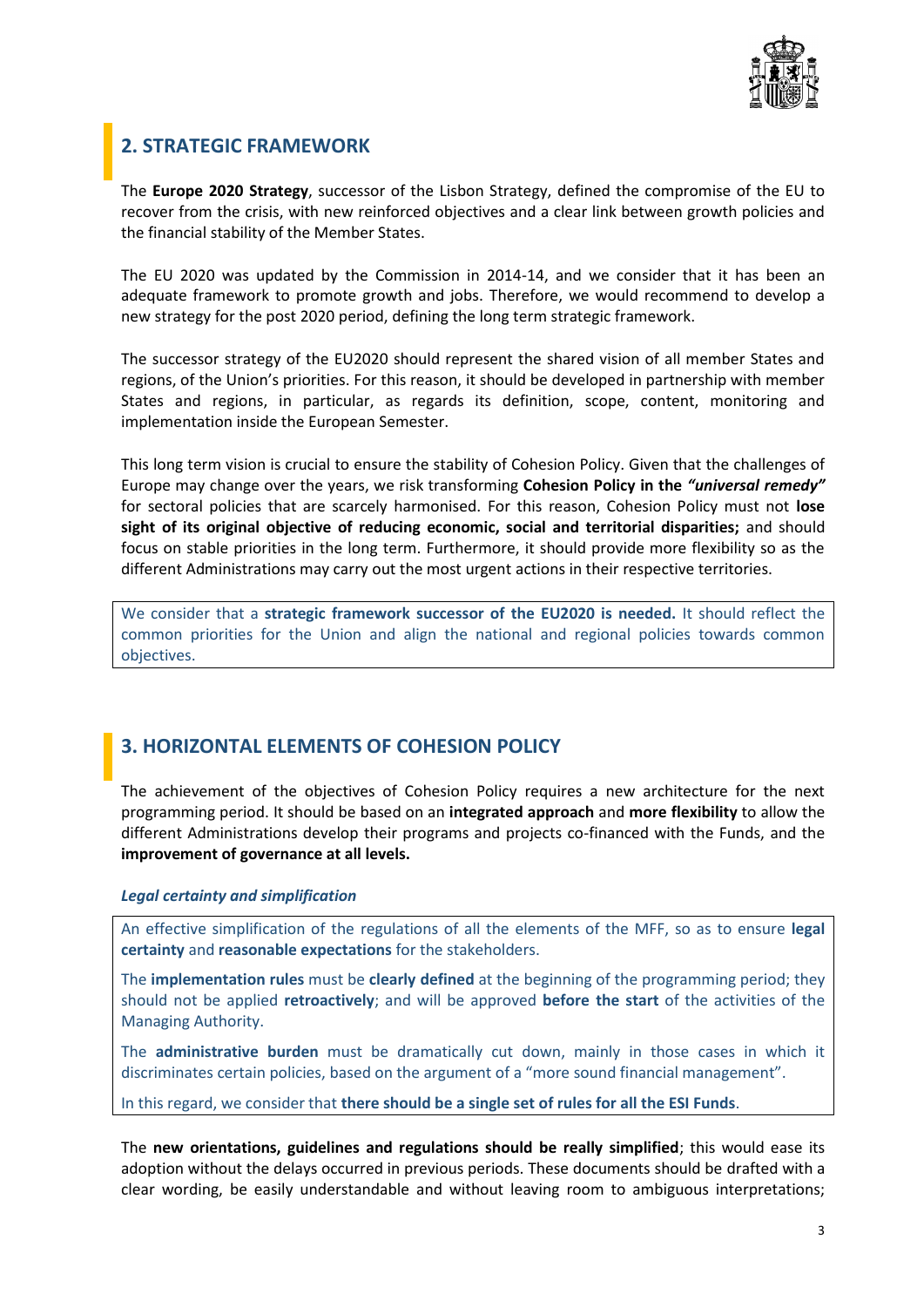

especially when referring to basic concepts such as: operation, beneficiary, indirect costs, eligible costs, etc. And will not be applied retroactively.

Another key element for simplification could be **to maintain the current regulations 2014-2020,** although adapted to the new challenges. However, they should be **considerably streamlined in areas such as**: the performance framework, thematic concentration, ex ante conditionalities, subsidiarity and proportionality, link with the economic governance of the Funds (art. 23 of the CPR); and in all the mechanisms to obtain **a significant reduction of the administrative burden** in all the implementation phases.

The **Partnership Agreement**, in case it continues to exist in the future, should be simplified and include a really strategic approach, in coherence with the existing sectoral and regional strategies of the Member State. Duplication of contents with the Operational Programmes should be avoided.

The **designation** of the Managing Authorities and Intermediate Bodies (if the same) could be considered to be valid for the next period as well, without requiring to go through all the process again.

**Common indicators** should be carefully selected and reduced in number, in order to improve comparisons of the efficiency and effectiveness of programs of the different Member States.

The **Information System SFC** should be improved and simplified, in particular as regards the structure and format of the programs, so as the documents are more easily understandable by the beneficiaries and the citizens.

We favour the **single audit principle**, avoiding double controls and contradictory assessments. The audits carried out by European institutions should be limited to verify if the objectives have been achieved, as well as to fraud and corruption.

#### *Subsidiarity and multilevel governance*

In the next Cohesion Policy, these principles should be **maintained** and **reinforced** in all the implementation phases of the ESI Funds:

- The **subsidiarity principle** is an essential element of Cohesion Policy, which needs to be applied in an effective manner. It means that actions are taken at European level only if it produces more efficiency than when taken at national, regional o local level.
- Additionally, the **multilevel governance principle** implies that actions must be taken preferably at the administrative level which is closest to the citizens, when it produces greater efficiency, effectiveness and higher European added value; and also allowing to tackle territorial priorities more efficiently.

All the above mentioned issues will generate greater closeness to the citizens, fostering their ownership and participation.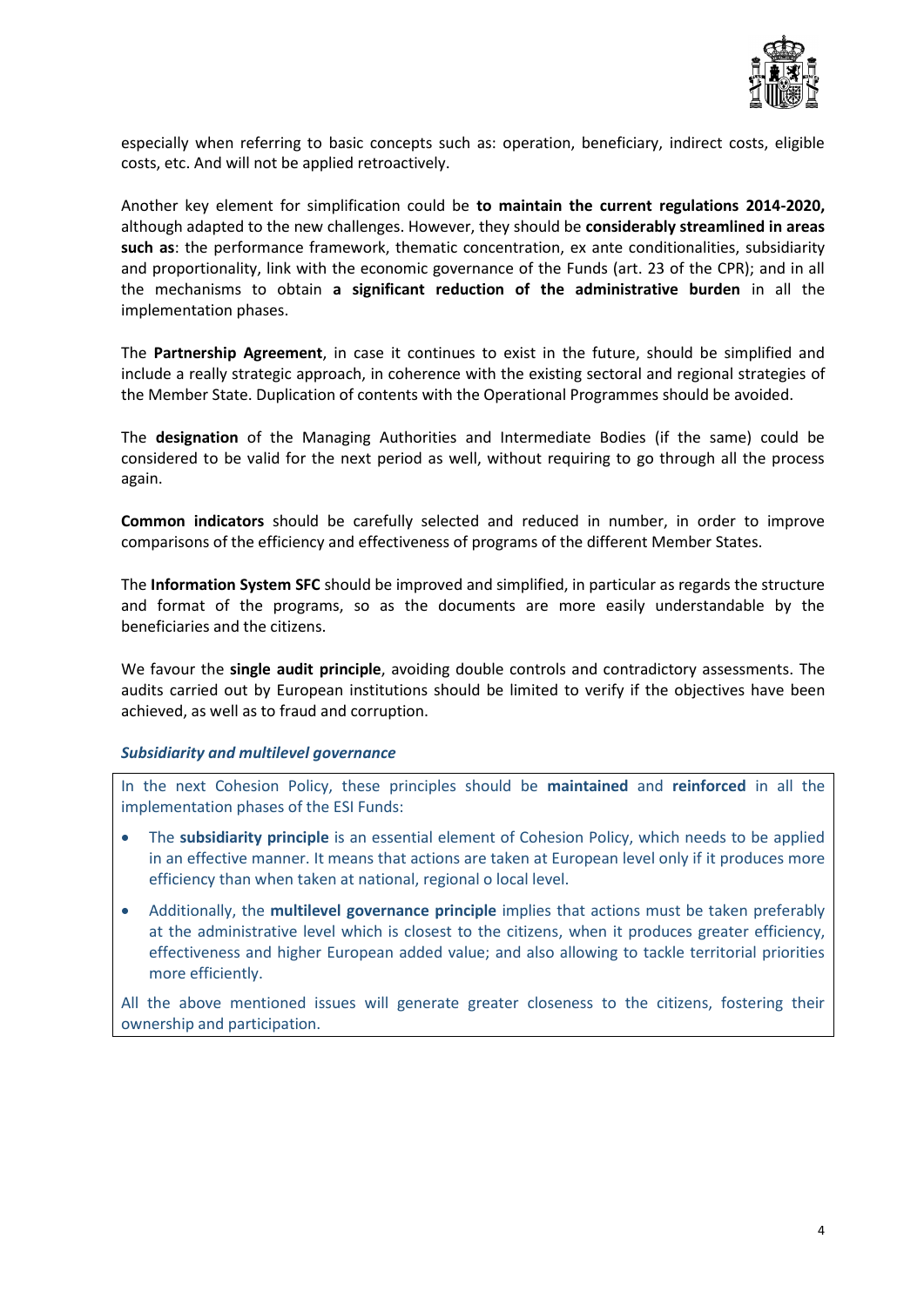

It is deemed necessary a **greater recognition, by the European authorities, of the capacity and responsibility** of the national and regional authorities to manage public resources. The European Funds represent, in general, a small percentage of the total resources managed by them. It isn't neither reasonable, nor proportionate to impose parallel systems to manage the EU Funds (with numerous controls and check lists that seem inspired by mistrust). This produces a considerable increase of the administrative burden and inefficiencies in the Funds' management.

We favour an effective recognition of the principle set in article 4 of the CPR, that establishes that **Member States, in accordance with their institutional, legal and financial framework, shall be responsible for preparing and implementing programmes and carrying out their tasks.**

#### *Proportionality*

The proportionality principle means that the European intervention will be proportionate to the objectives pursued.

**Proportionality** should be applied in a more effective manner, through specific regulatory provisions, as it is an important way of simplification in all phases of the implementation cycle: management, control, evaluation, reporting, etc.

#### *Flexibility or adaptability*

Given the complexity of managing the EU Funds, **flexibility** if not well defined, could hamper implementation. But if flexibility is well-managed, it will improve the management processes of: definition, selection of operations, implementation, certification, controls, etc. And will have a positive influence in the achievement of the objectives of the Funds.

A **certain degree of flexibility** should be provided, as it will allow to adjust the programs to the new challenges that might arise, to the recommendations of evaluations or to those of the European Semester.

Flexibility must be allowed when managing the EU budget. But it must not neither jeopardise key policies such as Cohesion Policy; and nor lead to a reduction of Cohesion funds in favour of other EU policies, in particular, those centrally-managed by the European Commission.

In the case of acute crisis or unforeseen circumstances, **the Managing Authorities** should have **more flexibility to modify the programs and re-allocate resources between priorities.**

#### **More flexibility is needed:**

- To modify the programs and re-allocate resourced between priority axis and thematic objectives.
- In the indicators, so that the targets could be adjusted to the funds allocated to the program.

#### *Shared Management of Cohesion Policy*

Cohesion Policy should keep its current scheme of a **balanced and proportionate shared management structure**, between the Commission, the Member State and the regions. This system generates a continuous **dialogue** along the period, oriented to the achievement of the objectives planned.

Cohesion Policy should keep and improve its current management system between the Commission, the Member State and the regions. The future system must be based in mutual trust between the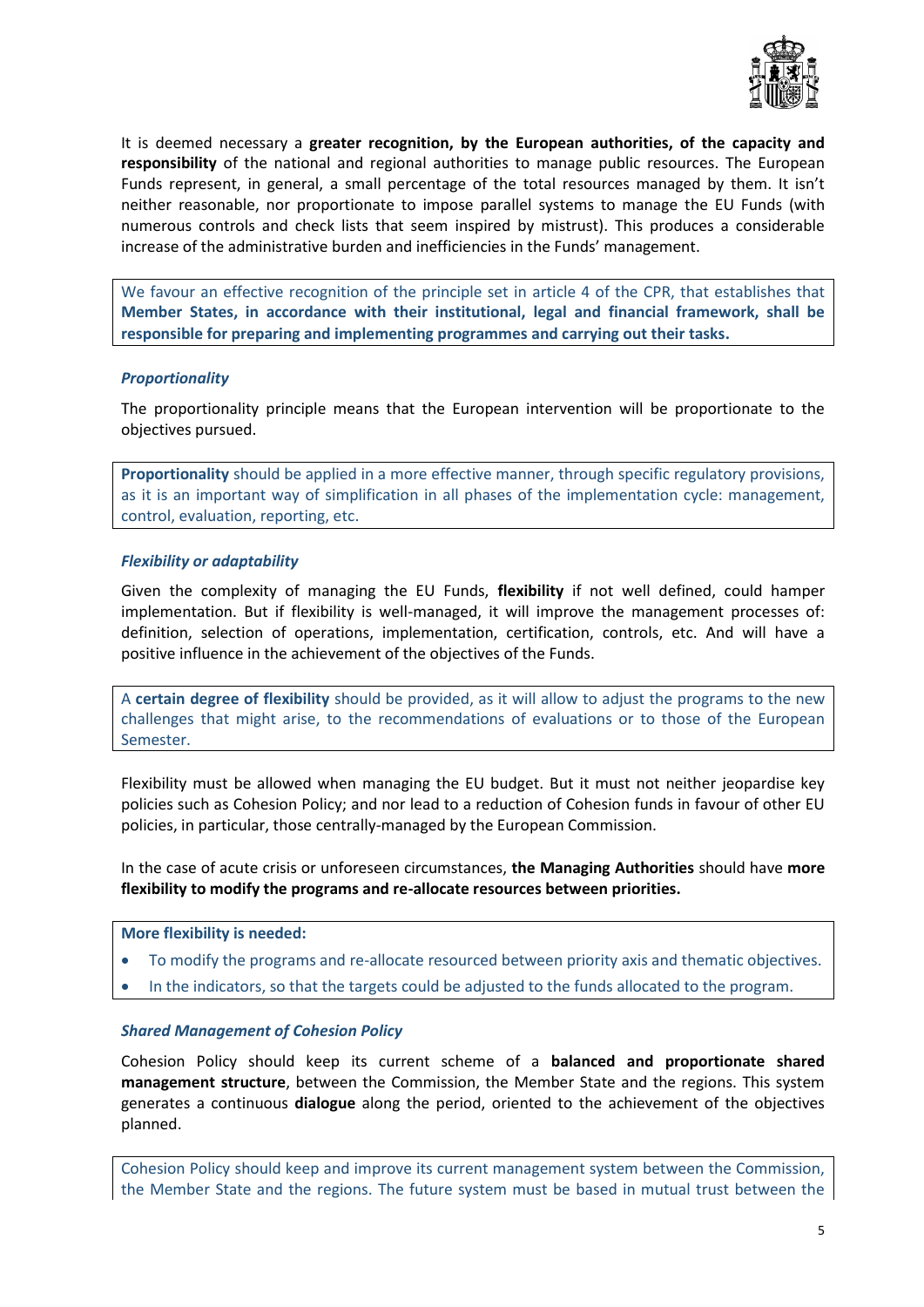

Commission and the national and regional authorities.

A greater support from the Commission is required, in order to replace the excess of control and sanctions by higher responsibility of national authorities; trust in the national and regional systems to avoid duplication of management and control systems; incentives, not sanctions; capacity building and technical assistance.

## <span id="page-5-0"></span>**4. ELEMENTS OF COHESION POLICY TO MAINTAIN**

### *Categories of regions*

Categories of regions are a good tool to define the convergence between regions (although regions near the limits between categories can be mistreated). The existence of transition categories helps to soften the changes in status; but still, it is essential to guarantee adequate financing also to the most developed regions, to strengthen their achievements and their potential to drive dynamic processes in all regions.

**Establishing categories between regions can serve as a tool to define aid intensities**. In the case of direct actions on people (ESF), the variables linked to the population must be considered in a more relevant way.

In general, it is necessary **to avoid abrupt reductions in European funding**, between regions, between periods, due to statistical effects, compensating, where appropriate, the Brexit effect. Likewise, special consideration should be given to those regions that change their category, as it has been done in the previous period.

#### *Variables of allocation*

The use of **objective variables (from public sources -EUROSTAT)** for the definition of the allocation criteria of financial resources linked to the regional policy is a basic and effective element for sizing this policy.

Within the framework of the EU's regional policy, territorial cohesion complements economic and social cohesion. Therefore, other indicators, besides economic and social ones, are needed in order to have it adequately measured.

European regions should participate in the debate on future variables which go beyond GDP, to achieve a sustainable development and cohesion in the European Union.

GDP, being a general and objective variable, does not measure the capacity of a society to address issues such as: climate change, resource efficiency and the competitiveness of the regions, quality of life, population ageing, social inclusion, specific geographical conditions, the income distribution or the geographical distribution of resources and economic growth factors.

Consequently, it is considered that **the current allocation system can be updated** as far as it does not **generate abrupt changes between periods.**

Variables such as GDP per capita, population and regional or national unemployment rate, as well as others (social inclusion, security, education, demographic challenges, integration) that reflect the European added value of the actions to be promoted, can be incorporated into the system, always ensuring its compatibility with the objective of convergence between regions and the new challenges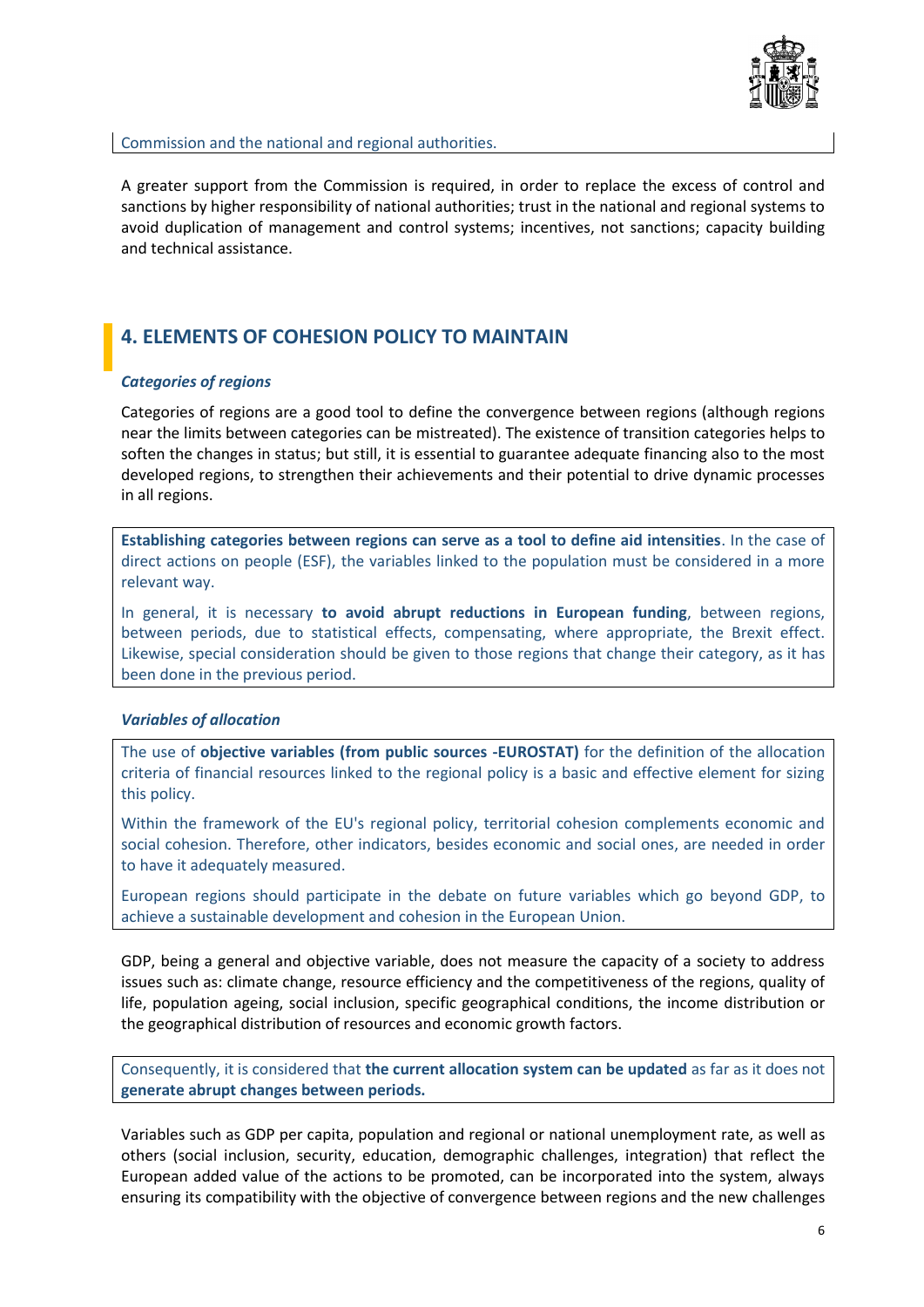

### that the future EU will face.

#### *Outermost Regions*

It is considered appropriate to pay special attention to **these regions** that are objectively disadvantaged and more vulnerable, as set in the Communication from the Commission: *A stronger and renewed strategic partnership with the EU's outermost regions.*

European policies with a strong territorial impact, such as Cohesion Policy, are fundamental for outermost regions. After five generations of European programs, a strong development process has begun, with a clearly visible evolution in these regions. However, the ORs maintain structural constraints that still slow down their economic, social and territorial cohesion. In this sense, the accelerated scenario of globalization contributes to increasing the economic and social inequalities of the ORs, especially exposed and vulnerable.

Article 349 of the TFEU provides for measures for the ORs that have not been fully implemented to date. Therefore, all consequences should be extracted by applying the following measures:

- Maintain the current allocation criteria for the additional allocation in which the ORs benefit from an aid intensity based on euros per capita.
- Continue to increase the flexibility of the regulatory framework of the ESI Funds (co financing rate, thematic concentration, automatic decommitment rules, etc.).
- Increase the specific allocation reflecting the reality of the effects of the permanent structural constraints of the ORs.
- Ensure greater coherence of Cohesion Policy funds with respect to the ORs so that investments in accessibility infrastructures - airports, ports and roads, as well as for internal and external connections – could be eligible for the ERDF regardless of the regional classification.
- Establish a new financial envelope that compensates for the extra costs related to employability and mobility, especially of young people (additional specific allocation under the ESF), in line with the renewed EU Strategy for the ORs of 2012.
- Regarding the European Fund for Strategic Investments (EFSI), its eligibility criteria should be adapted so that the specificities of the ORs are taken into account, in order to allow them to access, expand the eligible sectors and reserve an allocation for projects related to infrastructures of a more modest size and, facilitating synergy between the European Structural and Investment Funds and the EFSI, when necessary, by simplifying their respective rules.

#### *Regions of Article 174 TFEU*

Special attention shall be given to the **regions referred to in Article 174 of the Treaty on the Functioning of the EU;** in particular, those undergoing serious and permanent natural or demographic disadvantages such as insular, transboundary and mountain regions.

In this regard, special attention will be paid to all island regions, including the non-outermost regions, as well as to territories with special characteristics such as the Autonomous Cities of Ceuta and Melilla, in which there are also permanent obstacles that weigh down its development process (such as isolation, reduced size and vulnerability).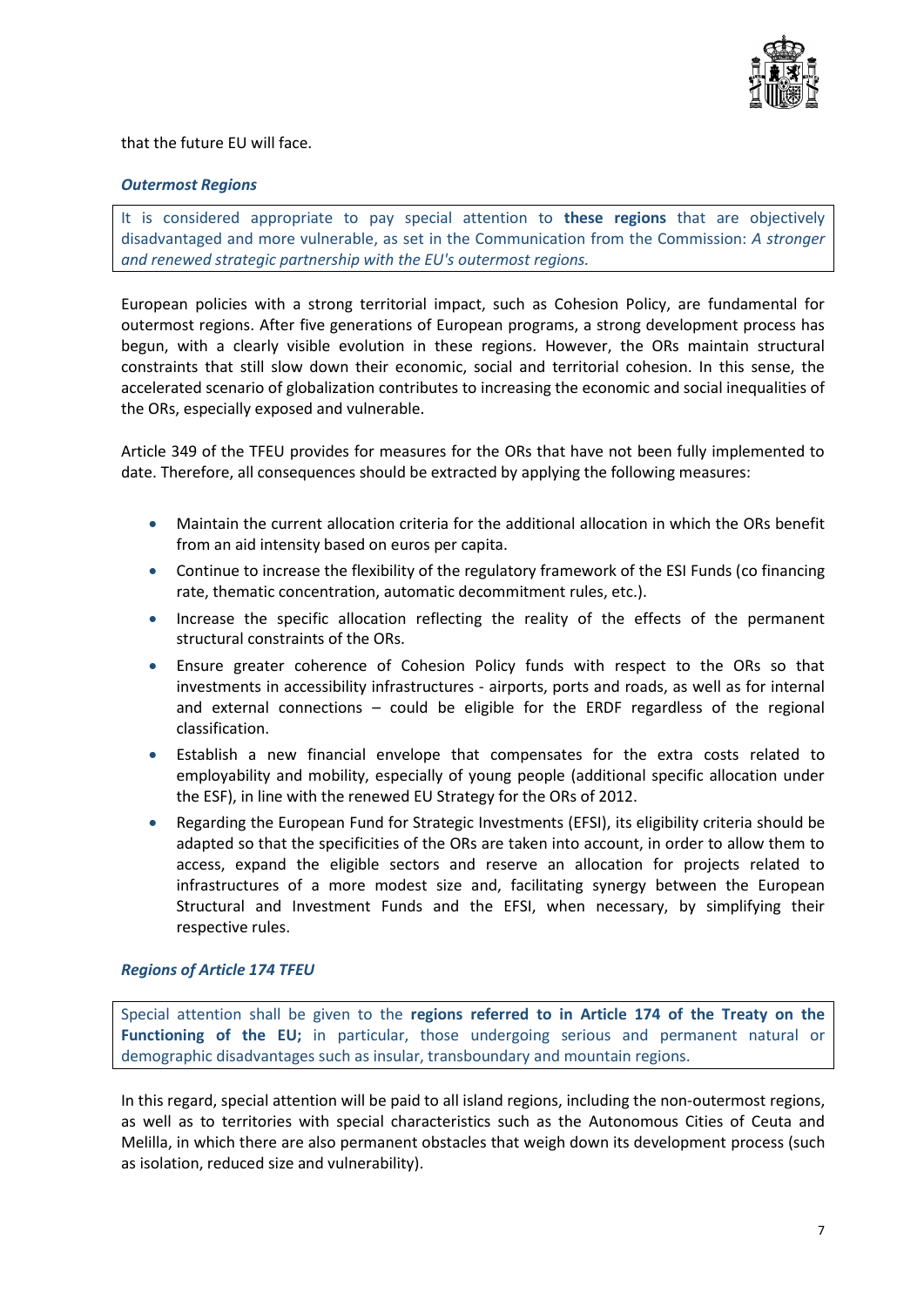

### *Urban and Territorial Dimension*

The majority of the European population (70%) live in urban areas that constitute the poles of economic growth. Traditionally, Spain has successfully invested the funds to act in urban areas - the closest to citizenship - for what it considers appropriate to continue maintaining the actions in urban, as well as rural areas.

It is considered appropriate to continue strengthening **the urban dimension of Cohesion Policy**, which represents one of the best examples of multi-level governance, the application of integrated approaches and the territorial dimension of Cohesion Policy.

However, sub-regional disparities and the potential and needs of rural or mountainous areas should be taken into account in the design of the ESI Funds. In these areas, the actions supported by the EAFRD can also be complemented with the ERDF and ESF.

The **territorial approach** of Cohesion Policy must be **reinforced.**

After the experience of the current programming period of the territorial integration instruments, the **-voluntary- application** of mechanisms such as the Local Action Groups is considered positive, and should be further developed in the future**.**

### *European Territorial Cooperation*

The **European Territorial Cooperation** must be reinforced, as an expression of the essence of the construction process of the EU, both cross-border and transnational and interregional, and a better integration with the macro-regional and maritime strategies.

The European Territorial Cooperation projects reflect very well the territorial dimension of Cohesion Policy and provide **a real added value to the European action**. They contribute to territorial cohesion and to the European integration.

Given the complexity of Cooperation programs, it is required, in addition to an increase in its financial allocation, a streamlined regulatory framework for authorities and beneficiaries to avoid contradictions between the regulations of the Territorial Cooperation and the ERDF.

European territorial cooperation must be strengthened but cross-cutting elements of cooperation must be included, i.e. depopulation. Failure to introduce these cross-cutting elements may reduce the cooperative stimulus to areas with particular needs.

In the **outermost regions**, the regulation still does not take into account the geo-strategic realities of the ORs, unique in Europe. Therefore, a regulation must be adopted, endowed with a specific financial instrument, based on Article 349 of the TFEU, to definitively end the coordination difficulties of EDF-ERDF and, on the other hand, to support the establishment of neighborhood plans applying true specific solutions adapted to the ORs.

The role of the **island territories** within the objective of the CTE could also be reinforced, for example by eliminating the distance criterion of 150 km.

## *New policies to include in Cohesion*

It is considered that, although the menu of "Thematic Objectives" of Cohesion Policy includes practically all the sectoral policies of the Member States, there should be a **more relevant territorial**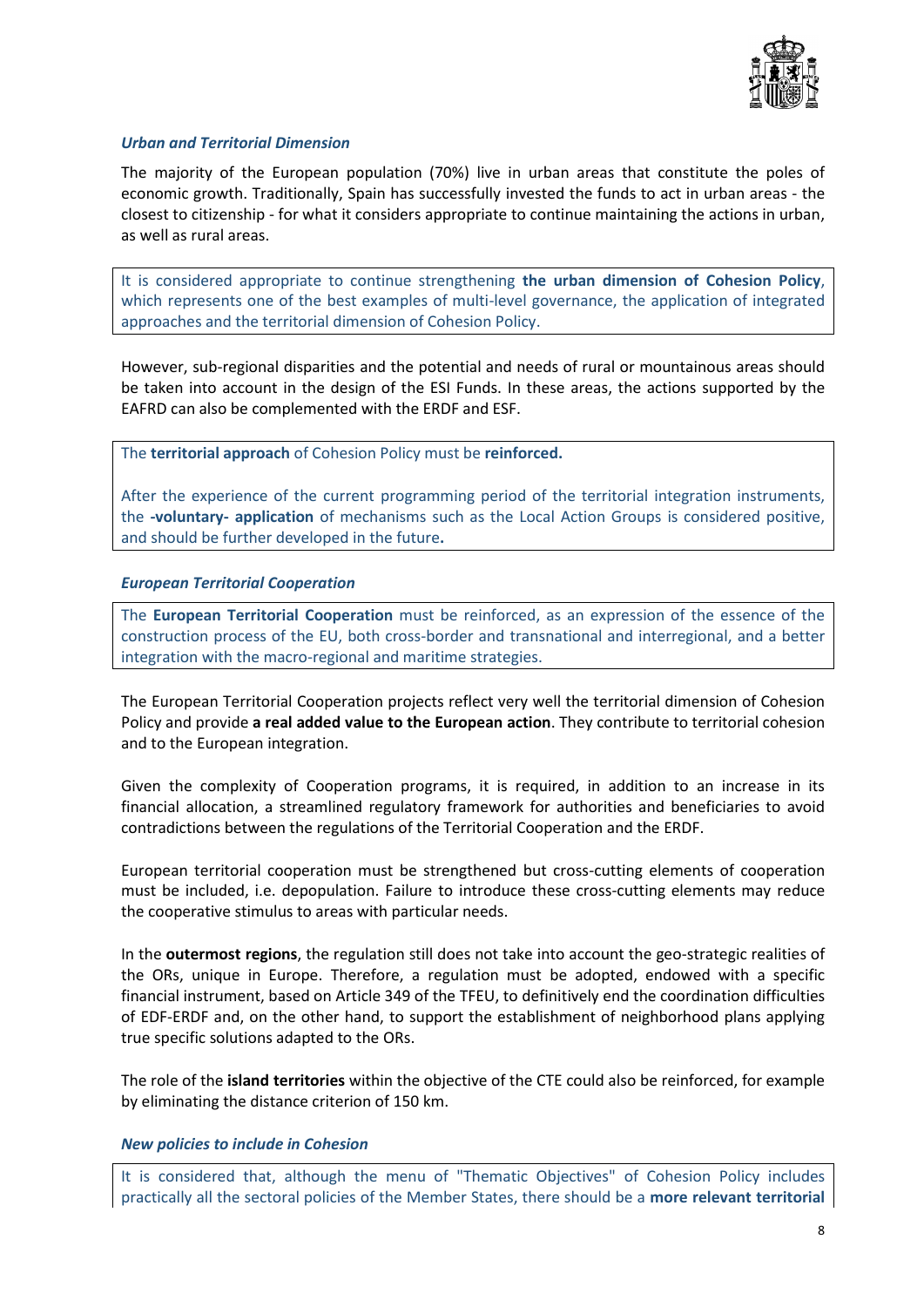

**approach** that allows taking into account adequately the **potential of each region in every policy.**

Likewise, the territories, from their maturity and their responsibility in the development of key competences, may carry out an exercise to be able to **choose with adequate and sufficient flexibility**, the financial allocations between investment priorities and thematic objectives.

Sectoral policies such as tourism, migration, the circular economy, climate change, reindustrialization, or action in sparsely populated areas, can be carried out in whole or in part with the programming structure defined but in many cases very partially. This sectoral approach **must be combined with the territorial approach**, seeking a better balance between cohesion and the potential for regional growth.

Cohesion Policy must be at the service of the new challenges facing the EU in which the action at Community level produces a clear added value. Specifically, in areas such as:

#### *Industrial Policy*

Cohesion Policy should recover one of the objectives it had in the past, which helped the redevelopment of regions that were affected by processes of industrial decline.

The ESI Funds should support industrial modernization processes, and the transition towards a new European economy that generates more jobs and higher economic growth in all European regions.

The renewed strategy of industrial policy of the EU groups, in a global industrial strategy, all the horizontal and sectoral initiatives -existing and new-. Its objective is to help the European industry maintain a leading position in innovation, digitalization and decarbonisation. The implementation of this global strategy is a shared responsibility. Its success will depend on the efforts and cooperation of the EU institutions, Member States and regions, but, above all, on the active role of the industry itself.

The 2008 crisis led to a significant acceleration of European industrial decline; for this reason, the industry needs specific support to return to its growth path.

Likewise, the processes of economic globalization will not only continue to advance, but will possibly accelerate and with certainty will be transformed as emerging economies evolve and develop. For this reason, it is likely that industrial restructuring will continue in many areas of the EU, with the inevitable challenges it faces when supporting industrial zones during the reconversion and rehabilitation phases.

#### *Climate Change*

Climate change has implications on a whole series of issues related to economic development; it has a particularly serious impact at regional and local levels. For instance, changes in the models of agriculture or livestock in sensitive areas from a climate point of view; mountainous regions; or the need to carry out infrastructure projects in coastal areas. In addition, climate change also impacts on our collective capacity to improve social and economic cohesion, especially at the territorial level.

#### *Demographic Challenges*

In addition, the EU must face demographic challenges stemming from both the aging of its population and the depopulation of some rural areas. This results in an increase in the demand for quality health and social services, which can be key elements for the attractiveness of a region.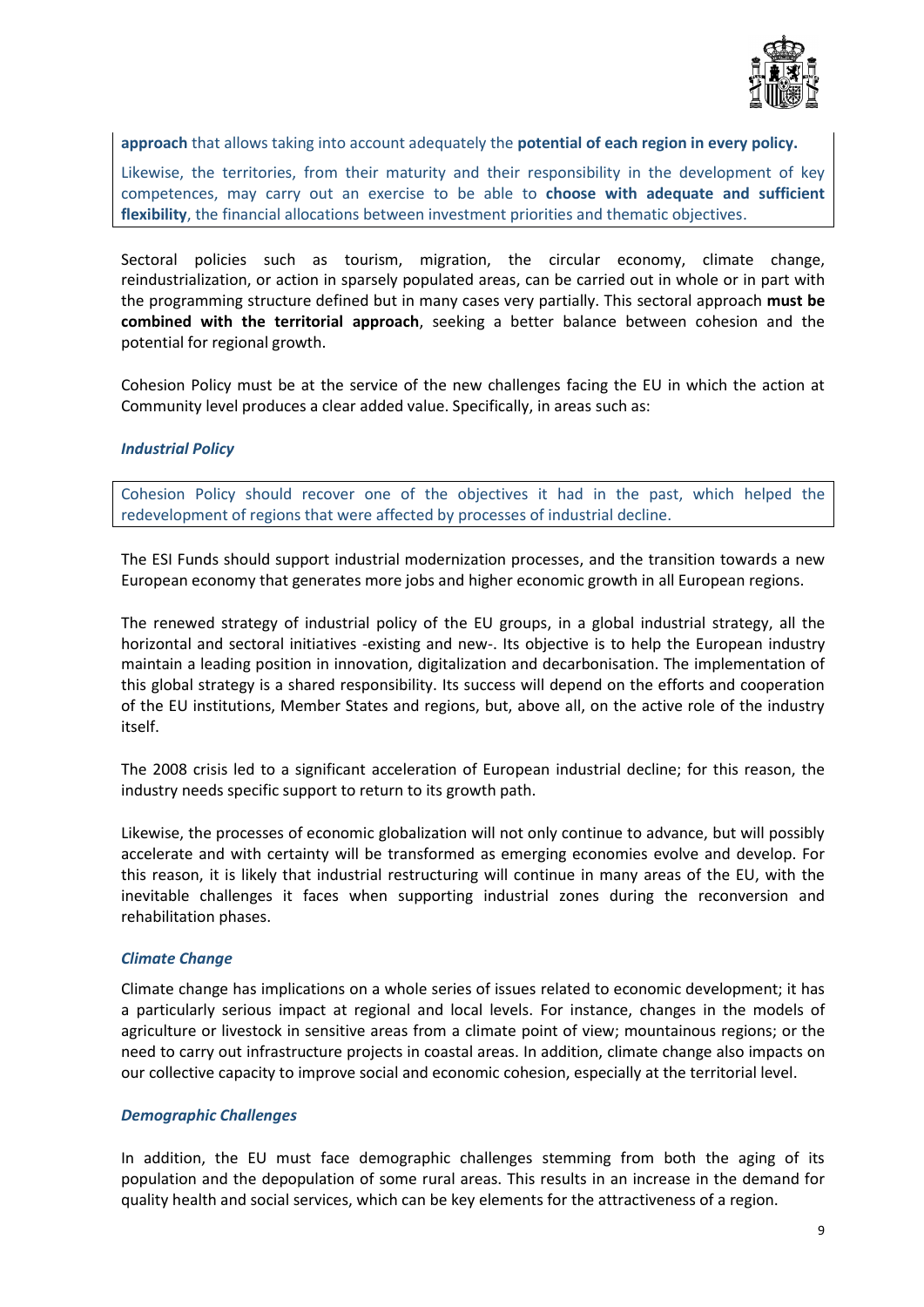

Similarly, there is a serious problem of low birth rates that must be addressed; affordable housing or social housing for young parents have an impact on birth rates, in the same way as access to health services and day care centres for parents.

Cohesion Policy must be at the service of the **new challenges the EU is facing** and in which the action at European level has a **clear added value:** industrial policy, adaptation to globalization, the fight against climate change, and the demographic challenge are issues that cannot be overlooked in regional development and territorial cohesion policies. In all of them, common action is the one that provides the greatest value.

## <span id="page-9-0"></span>**5. ELEMENTS OF COHESION POLICY TO REVISE**

### *Thematic Concentration*

Thematic objectives and investment priorities should be determined according to regional needs, and not uniformly at EU level.

We support a certain level of thematic concentration but the choice of investment objectives and priorities must be more flexible and defined during the programming phase.

#### *"Incentives instead of sanctions"*

There are numerous references in the Common Provisions Regulation that can be interpreted in a **coercive way: ex ante conditionality, performance framework, performance reserve, macroeconomic conditionality or financial corrections.**

We considered that, although the above could be adequate to achieve greater efficiency in management and even in other EU policies through the Structural Funds, the result is sometimes asymmetric as it "*punishes*" more intensely those Member States with higher allocation of funds. Under no circumstances should Cohesion Policy be hampered by conditions whose compliance does not depend on the local and regional authorities and beneficiaries.

Transform the above into **incentives instead of sanctions** through additional allocations that could be added over time; or increasing the co-financing rates, as an alternative formula to achieve similar results.

#### *Macroeconomic conditionality*

The Europe 2020 strategy, implemented in the context of the global financial crisis, has not provided an adequate instrumental solution for the **compatibility of the objectives of growth and financial stability**.

Macroeconomic conditionality that doubly penalizes regions that respect the rules of the Stability and Growth Pact is not supported. In addition, the regions are not responsible for the national deficit, since they are subject to important budgetary restrictions, as much or more than the Central Administration.

The **tensions between cohesion spending and deficit control,** in a scenario in which EU funds are the main contribution to regional investments, becomes less sustainable the greater the volume of funds is, and, paradoxically, where they are most needed . Therefore, we propose **the exclusion of the**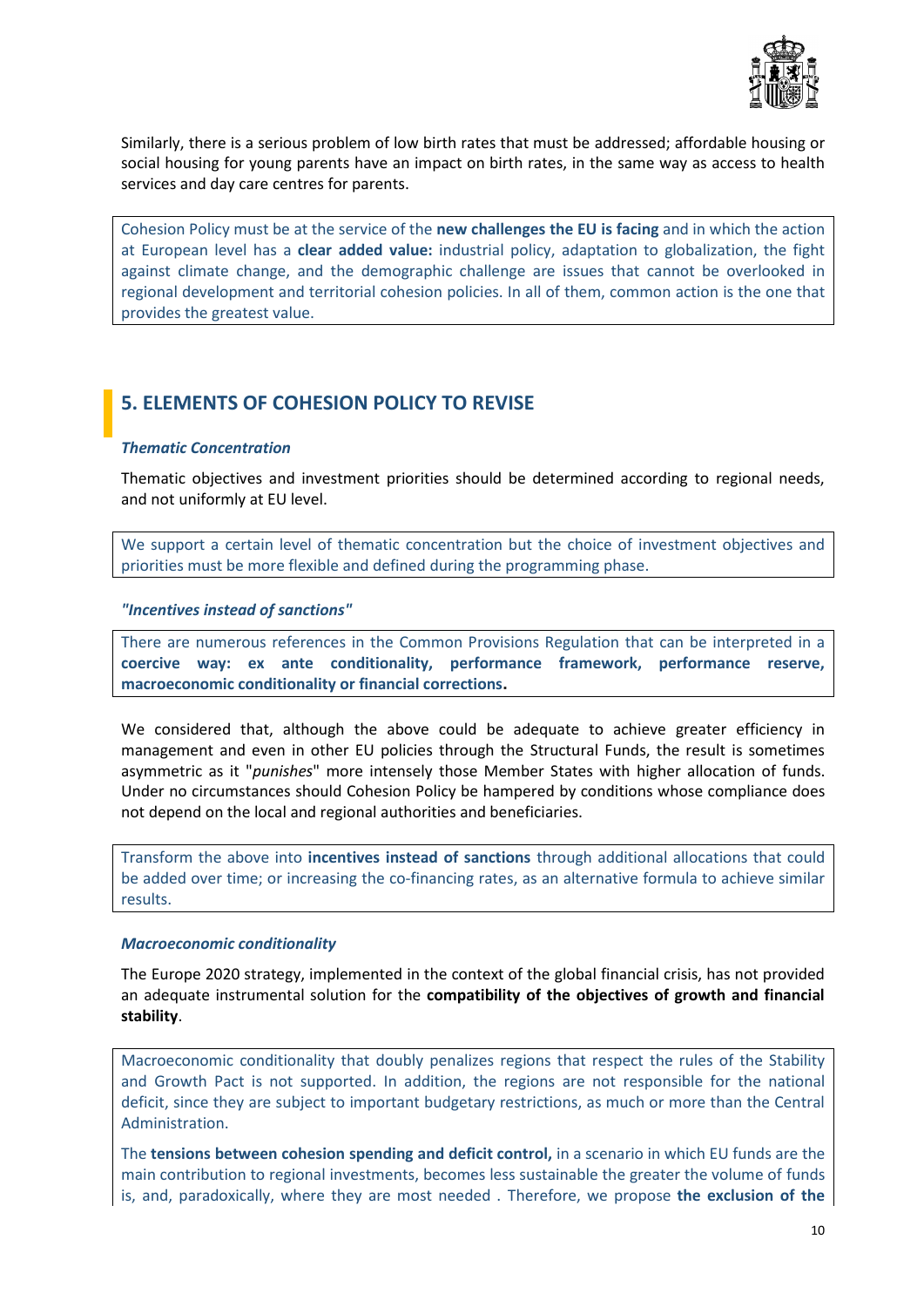

### **national co-financing** from the Stability and Growth Pact.

Regarding the Country Specific Recommendations, it should be taken into account that they do not have, in many cases, a relationship with the areas of implementation of the Funds. Therefore, it is proposed that the application with the Funds is kept voluntary and carried out through incentive mechanisms (for example, higher co-financing rates), included within Cohesion Policy itself.

### *Financial Instruments (FI)*

It is considered that **mandatory use of financial instruments,** born of an excessive optimism about this figure, should not be included. Nor should **minimum earmarkings for their use** be established.

Its application must be voluntary due to its dependence on the macroeconomic context, the interest rates, the higher or lower interest of financial institutions for its implementation, and the competition with other operators and existing instruments in the market; on the other hand, it is necessary to consider the greater complexity in the implementation and the required administrative capacity; their lower demand against grants; or the lack of evidence about its effectiveness.

#### *Performance Framework and Performance Reserve*

The definition of indicators was one of the most complex elements to define and which required more time for discussion and negotiation. With the first reprogramming exercise, it has already been noted that the Performance Framework introduces an extreme rigidity in the programming when the organisms need to revise them.

**Performance Framework** and **Performance Reserve** are two elements that in the future **should be reformulated or eliminated**, because:

- They introduce an extreme rigidity that prevents programs from being adjusted to the normal evolution of the context, the political priorities and the situation of each organism.
- They do not serve their objective of encouraging the more efficient organisms.
- It generates a huge administrative burden for the Managing Authority, the Intermediate Bodies and the evaluation and monitoring units.
- It obliges to elaborate an "almost perfect" planning, since they are quite fixed throughout the 10 years of the period.
- Penalizes organisms that, although they will execute the funds effectively throughout the period, have had difficulties at the beginning of the period and therefore at the 2018 milestone.
- It can generate imbalances in the financial allocation of the programs, deriving funds towards axes that comply with the Performance Framework but that may be at the limit in their absorption capacity, or be outside the thematic concentration, or not be a priority for the national or regional governments.

#### *State Aid Rules*

ESI Funds regulations in the area of State Aid should be significantly simplified.

Currently, there is an **unequal** treatment that is not justified, between the **centrally managed** instruments (such as Horizon 2020, COSME or LIFE) and the **shared management** instruments, such as the ESI Funds. This leads to a greater administrative burden and hinders synergies between funds.

We should prevent the legal regime and the intensity of regional aid from being very different between cross-border regions.